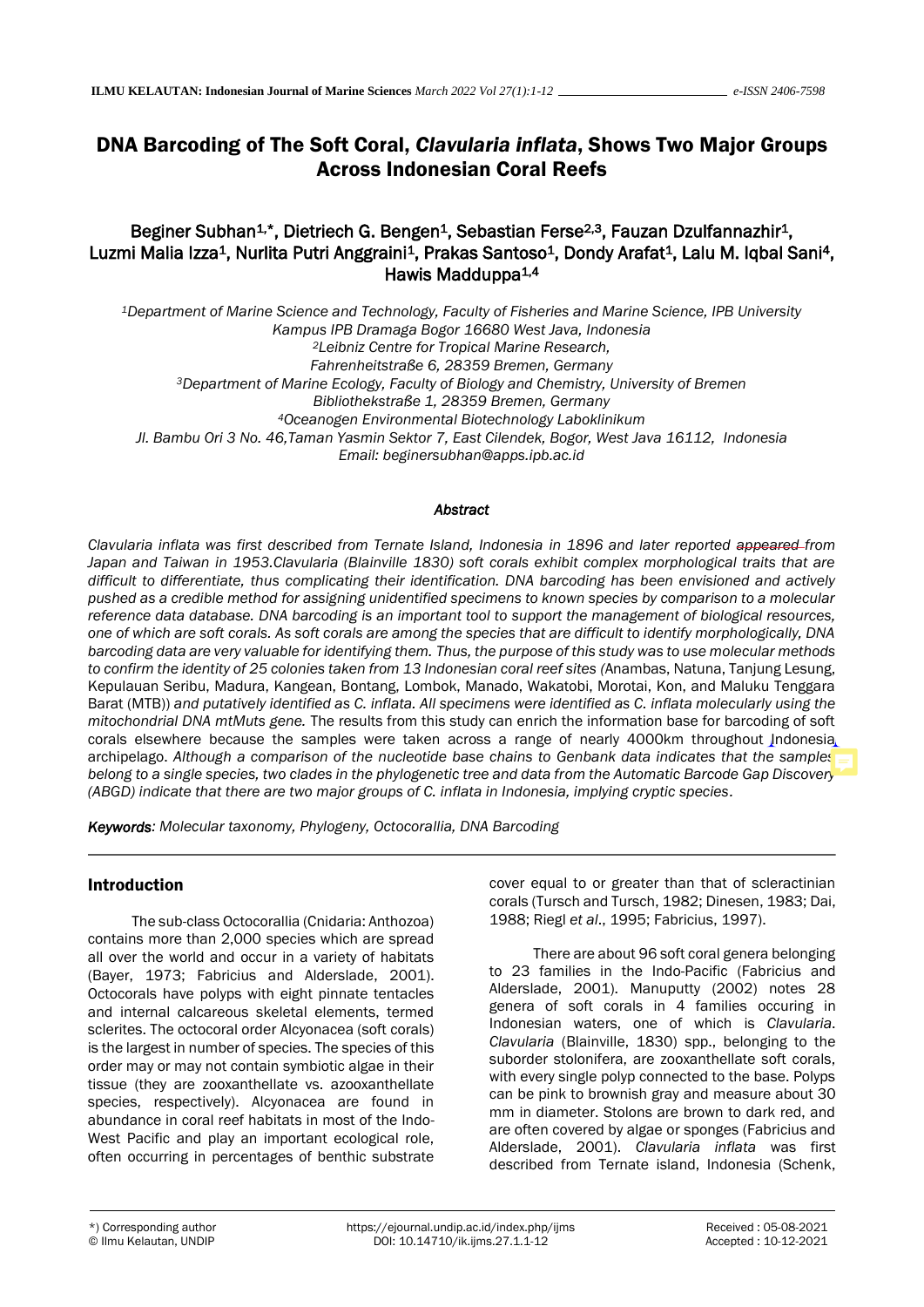1896). Utinomi (1953) later reported *C. inflata* from Japan and Taiwan.

DNA barcoding has been envisioned and widely promoted as a reliable technique by which unidentified specimens can be assigned to known species by comparison to a reference database of molecular exemplars (Hebert *et al.,* 2003). At this time the use of DNA barcodes is widely spread because it has several advantages: (1) DNA accurately distinguishes groups that have the same morphological character (Bingpeng *et al.,* 2018), (2) it can identify species at different stages of the developmental cycle (Hubert *et al.,* 2010), and (3) it can be used to help identify specimens that are damaged and incomplete (Prehadi *et al.,* 2015). Similarly, it can be used to identify material such as processed fish or shellfish found in seafood products and thus assist in the authentication of fishery products (Abdullah *et al.,* 2020) for traceability of marine fisheries. A molecular approach has been used successfully to identify marine biota at the species level in a number of different taxa, *i.e*. soft corals (McFadden *et al.,* 2006a; McFadden *et al.,* 2009; Benahayu and McFadden 2011; Mc Fadden *et al.,* 2014; Kusuma *et al.,* 2016), fish (Jefri *et al.,* 2015; Prehadi *et al.,* 2015; Sembiring *et al.,* 2015; Madduppa *et al.,* 2016; Toha *et al.,* 2020*;* Fadli *et al.,* 2020; Madduppa *et al*., 2021), giant clams (DeBoer *et al*., 2008), sea squirts (Anzani *et al.,* 2019), coral reef fish (Ackiss *et al.,* 2013), small crustaceans (Hazeri *et al.,* 2019), sea turtles (Madduppa *et al.,* 2019), sponges (Madduppa *et al.,* 2015), horse shoe crabs (Aini *et al.,* 2020), crown-of-thorns starfish (Vogler *et al.,* 2013), cephalopods (Kholilah *et al.,* 2021), gastropods (Selaky *et al.,* 2017), and sea cucumbers (Madduppa *et al.,* 2017).

Soft coral research in Indonesia has been limited to assessing the biological aspects and distribution of soft corals (Manuputty, 2002, 2008, 2010). Phylogenetic relationships in *Clavularia* tropical soft corals have been studied by McFadden and Ofwegen (2012). To date, DNA barcoding has been carried out for a number of species of Clavulariidae: *Clavularia borealis (*Moore *et al.,* 2017), *Hanabira yukibana (*Lau *et al.,* 2019), *Inconstantia procera, I. pannucea, Carijoa riisei, Arula petunia, Cornularia pabloi (*Mc Fadden and Ofwegen, 2012) and *Trachythela rudis (*Quattrini *et al.,* 2014).

More recently, the use of molecular identification for soft corals has also become a supporting tool in describing or determining new species (Benahayu and McFadden, 2011). The results of identification can also aid in delineating boundaries between species that have not been revealed previously (McFadden *et al.,* 2006, 2009; France, 2007). The genetic information for marine

organisms in Indonesia is still sparse (Madduppa *et al.,* 2021). Therefore, this study aimed to apply DNA barcoding on samples putatively identified as *Clavularia inflata* collected from a suite of Indonesian coral reefs in order to verify species identity and assess the potential existence of cryptic species.

# Material and Methods

### *Study sites, specimen and tissue sampling*

Sampling of specimens and tissue was conducted sporadically between February and August 2018 at 13 sites (Anambas, Natuna, Tanjung Lesung, Kepulauan Seribu, Madura, Kangean, Bontang, Lombok, Manado, Wakatobi, Morotai, Kon, and Maluku Tenggara Barat; Table 1.).

Sampling was carried out using a purposive sampling approach. Purposive sampling is a nonprobability sampling technique in which the researcher selects the sample according to its presence (Etikan *et al*., 2016). This can reduce the risk of an insufficient number of samples. Furthermore, the selection of research sites considered the spread of *Clavularia inflata* in Indonesia and information from diving clubs and divers. Samples were taken from between 4 and 7 colonies at each site. A colony, referring to an individual, was defined as a discrete patch of polyps connected by stolons, and only colonies more than 3 m apart were sampled (Bastidas *et al.,* 2002). A total of 25 sample mtDNA sequences were obtained from 13 locations across Indonesia coral reefs (Figure 1).

During the dive, each sample was stored in a sample tube filled with seawater. Back on board, samples were transferred into sterile sample bottles of 10 ml volume filled with 97% ethanol. Upon arrival in the laboratory, the samples were then stored in the freezer at a temperature of 4°C. Sampled colonies were documented before each sample was taken using a Canon G16 camera in underwater housing. For each colony, a wide-angle photo of the colony and its surrounding environment and a close-up photo were taken.

### *Molecular analysis*

DNA was extrated from tissue samples using the gSYNC DNA Extraction Kit for Blood and Tissue from Geneaid. DNA extraction followed the standard protocol of the manufacturer, modified and optimized for the genomic DNA extraction from *Clavularia inflata*. Approximately 40 mg of tissue sample were ground and put into 1.5 ml microcentrifuge tubes, 150 µl GST Buffer and 20 µl Proteinase K were added, and the samples were then vortexed. The samples were incubated at 60°C over night.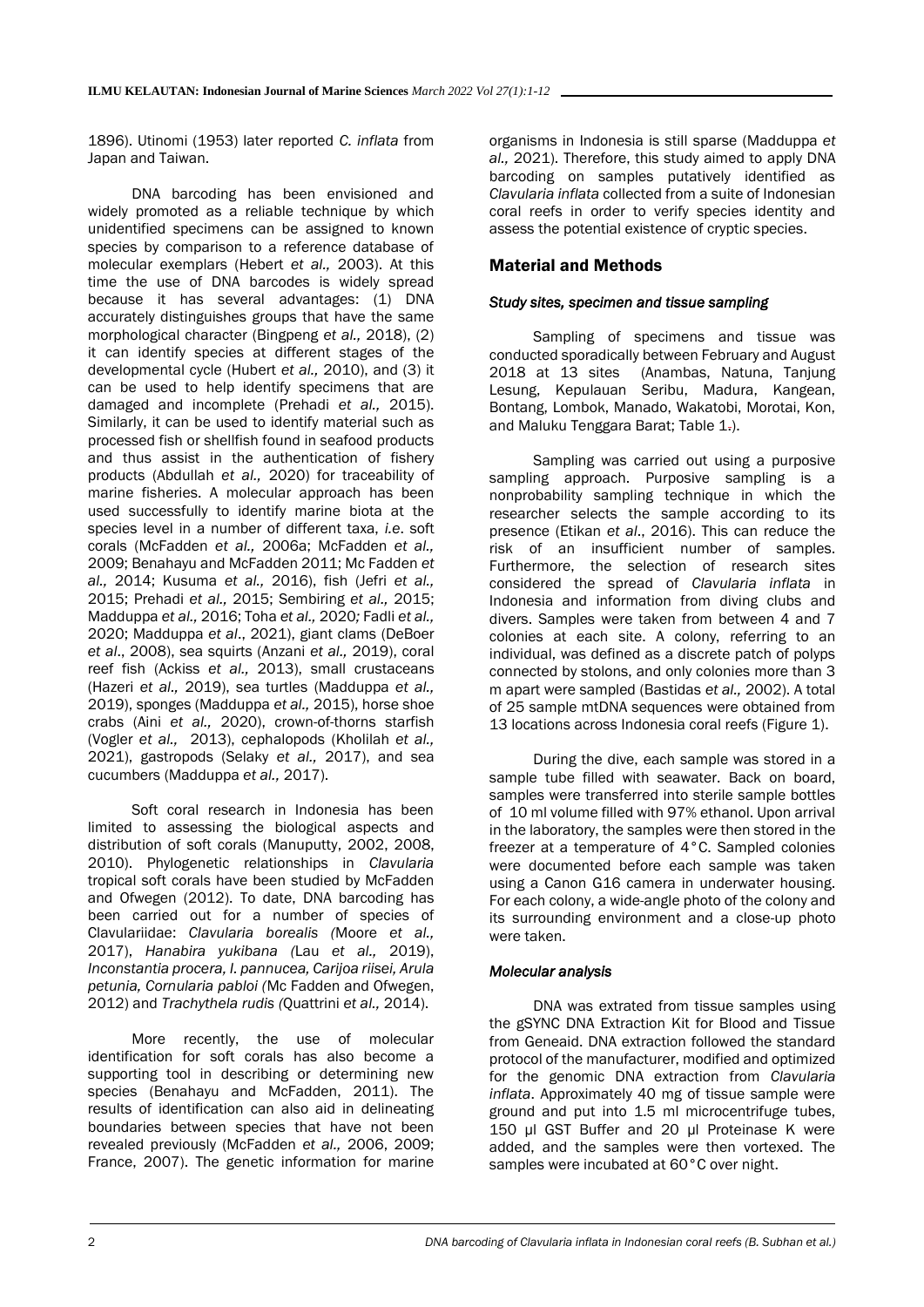

**Figure 1.** Sites of tissue and specimen sampling at 13 coral reef locations across Indonesia

Table 1. Sampling sites and number of samples of *Clavularia inflata* across Indonesian coral reefs

| Sampling sites              | Number of samples | Position                  |
|-----------------------------|-------------------|---------------------------|
| Anambas                     |                   | 3°23'27.2"N 106°08'56.0"E |
| Natuna                      |                   | 4°00'12.1"N 108°24'45.8"E |
| <b>Tanjung Lesung</b>       |                   | 6°28'43.7"S 105°39'31.3"E |
| Kepulauan Seribu            | 2                 | 5°38'38.4"S 106°33'25.0"E |
| Madura                      |                   | 7°12'03.7"S 114°02'55.8"E |
| Kangean                     | 2                 | 6°50'33.7"S 115°13'40.1"E |
| Lombok                      | 2                 | 8°43'25.7"S 115°57'42.5"E |
| <b>Bontang</b>              | 2                 | 0°04'40.6"N 117°33'50.9"E |
| Manado                      | 3                 | 1°32'42.9"N 124°48'55.2"E |
| Wakatobi                    |                   | 5°28'05.9"S 123°42'49.2"E |
| Morotai                     |                   | 2°02'42.1"N 128°17'27.4"F |
| Kon                         | 2                 | 3°55'26.8"S 131°12'33.8"E |
| Maluku Tenggara Barat (MTB) |                   | 8°14'41.4"S 130°42'28.3"E |

Mitochondrial DNA mtMuts partial gene fragments were amplified by using ND42625F (5- TACGTGGYACAATTGCTG-3) (Lepard 2003) and Mut-3458R (5-TSGAGCAAAAGCCACTCC-3) (Sanchez *et al.,* 2003). The PCR reaction was carried out in a total volume of 25 µl, including 12.5 µl MyTaq™ Red Mix – Bioline, 10 mM of each primer (Foward and Reverse) at a volume of 1.25 µl, 9 µl deionized water (ddH2O), and 1 µl DNA template. The mixture was run in a thermal cycler by using the following PCR cycle: predenaturation at 95°C for 3 mins, followed by 35 cycles of denaturation at 95°C for 30 sec, annealing at 50°C for 30 sec, and extension at 72°C for 1 min.

DNA product quality was checked by using an electrophoresis chamber. The 1 % agarose gel and DNA dye Ethidium Bromide (4μl) were used as gel agarose media of electrophoresis. A total of 1μl PCR product was loaded and inserted in agarose wells. The electrophoresis process was run using an electrophoresis machine with a voltage of 100 V-135V and a current of 400 mA, with a time of 35 minutes. Electrophoresis results were visually inspected using an an Alphamager Mini doc gel machine, and the photos of the results stored digitally. PCR products of sufficient quality were then sequenced by using a modified Sanger protocol (Sanger *et al.,* 1977) at Firstbase Company, Malaysia.

#### *Data analysis*

Sequences were edited and aligned using MEGA 6.06 (Molecular Evolutionary Genetic Analysis) (Tamura *et al.,* 2013). After editing and aligning, DNA sequences were trimmed to reduce the negative impact from alien oligonucleotide sequences in the read end (Criscuolo and Brisse, 2013). The aligned data was matched in the NCBI (National Center for Biotechnology Information) search system using BLAST (Basic Local Alignment Search Tool) accessed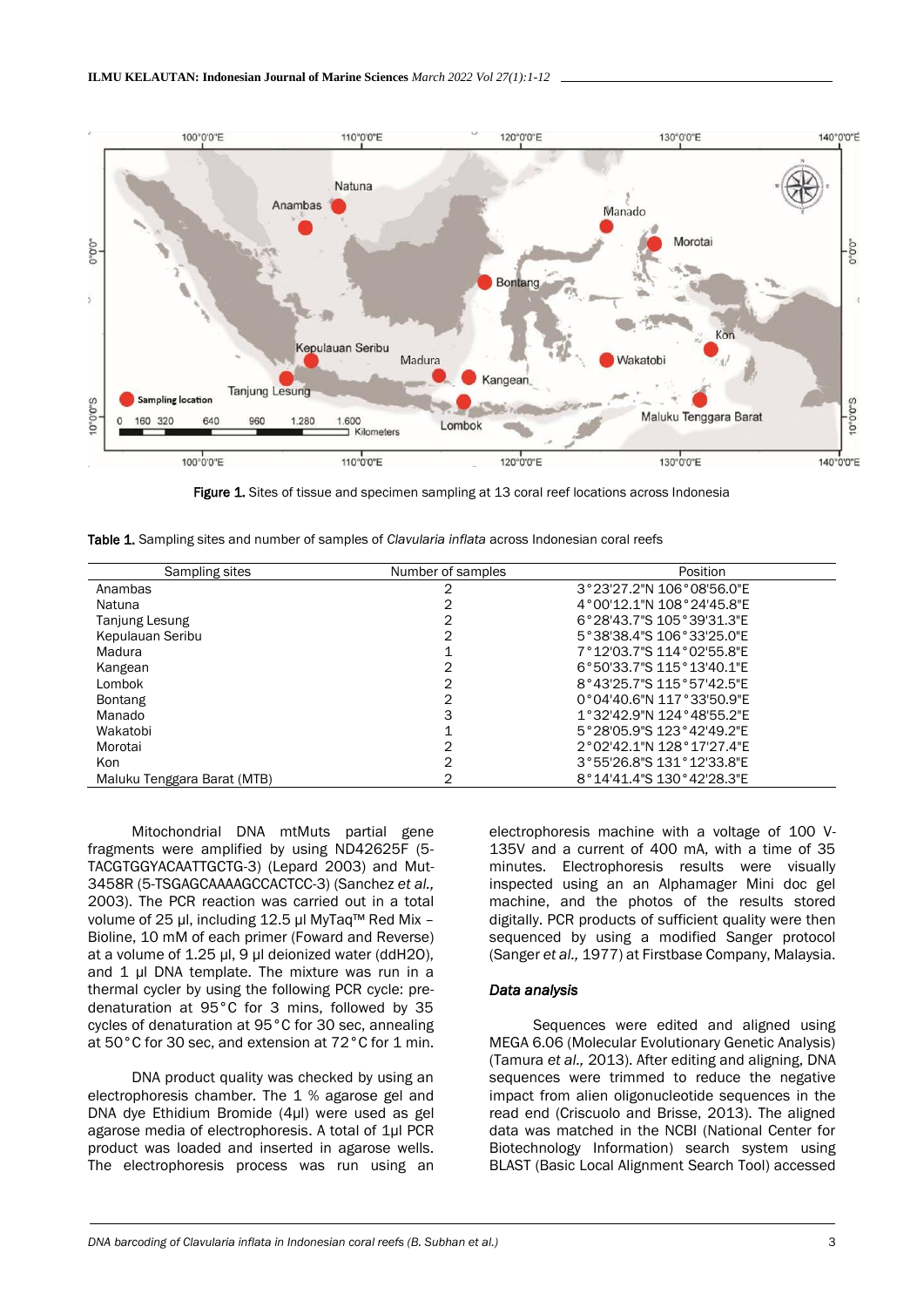via the website http://blast.ncbi.nlm.nih.gov, and percent identity and query cover noted. The percent identity is a quantity that explains how similar the query sequence is to the target sequence (number of characters in each sequence that are identical). The higher the percent identity is, the more significant the match. The query cover is a number that describes how much of the query sequence is covered by the target sequence. All sequences were deposited in BOLD systems under the project "DNA barcoding of Clavulariidae in Indonesia" (http://www.boldsystems. org). Species delineation by determining the number of Operational Taxonomic Units (OTUs) based on pairwise sequence distances between individuals within the dataset was applied with the Automatic Barcode Gap Discovery (ABGD) tool (Puillandre *et al.,* 2012).

Phylogenetic tree reconstruction with Neighbor-Joining and Maximum Likelihood was performed in MEGA 6.06. Re-sampling characteristics used non-parametric bootstrapping with 1000 replications per bootstrap to visualize the branch in

MEGA 6.06. For DNA evolution, there are many models that can be used to reconstruct a phylogenetic relationship. Initially, the best-fitting model was searched by using Find Best DNA/Protein (ML) in the MEGA 6.06 Program. The Tamura 3 parameter model was used to select the best-fitting model based on maximum likelihood. To analyze genetic distance, the Neighbor-Joining (NJ) method and a Kimura 2-parameter model were used. 1000 replicates per bootstrap were used, and out-grouped with the species *Eunicea flexuosa* (accession number: KC310539.1) to root the trees.

### Results and Discussion

The molecular identification (Table 2.) confirmed that all tissue samples belonged to *Clavularia inflata*, with a high percent identity (92% - 100%) and query cover of 95-100%. Most of the percent identity was between 99-100%; only four of the 25 samples (from Kon and Bontang) had a percent identity value below 99%.

Table 2. Quality of molecular identification of sample sequences collected from the different sampling sites, showing ID numbers used in BLAST searches on NCBI, maximum identification (%), and query cover (%). All samples were identified as belonging to *Clavularia inflata*.

| <b>ID Number</b>         | Sampling sites        | Max. Ident (%) | Cover<br>Ouery<br>(%) |
|--------------------------|-----------------------|----------------|-----------------------|
| <b>ITK SC ANAMBAS 02</b> | Anambas               | 99             | 99.84                 |
| <b>ITK SC ANAMBAS 01</b> | Anambas               | 99             | 100                   |
| ITKSCNAT17               | Natuna                | 100            | 100                   |
| ITKSCNAT13               | Natuna                | 100            | 100                   |
| ITKTLSC23                | <b>Tanjung Lesung</b> | 99             | 100                   |
| <b>ITKTLSCO9</b>         | <b>Tanjung Lesung</b> | 99             | 100                   |
| ITKPJGSC10               | <b>Kep Seribu</b>     | 99             | 100                   |
| <b>ITKPJGSCO9</b>        | Kep Seribu            | 99             | 100                   |
| <b>ITK MDR SC 05</b>     | Madura                | 99             | 100                   |
| KANG 01                  | Kangean               | 99             | 100                   |
| KANG 02                  | Kangean               | 99             | 100                   |
| ITK LMBK SC 1_12         | Lombok                | 99             | 100                   |
| ITK LMBK SC 1_06         | Lombok                | 99             | 100                   |
| <b>ITK BON SC 32</b>     | <b>Bontang</b>        | 94             | 99.46                 |
| <b>ITK BON SC 35</b>     | Bontang               | 94             | 99.46                 |
| <b>ITK MER SC 03</b>     | Manado                | 100            | 99.49                 |
| ITK MER SC 02            | Manado                | 100            | 99.49                 |
| <b>ITK WKT SC 09</b>     | Wakatobi              | 99             | 95.76                 |
| <b>ITK MER SC 10</b>     | Manado                | 100            | 99.49                 |
| ITK MOR SC 05            | Morotai               | 100            | 100                   |
| ITK MOR SC 07            | Morotai               | 99             | 100                   |
| <b>ITK KON SC 07</b>     | Kon                   | 93             | 99.82                 |
| <b>ITK SC KON 16</b>     | Kon                   | 92             | 100                   |
| <b>ITK MTB SC 48</b>     | Maluku Tenggara Barat | 99             | 99.96                 |
| ITK MTB SC 50            | Maluku Tenggara Barat | 99             | 99.96                 |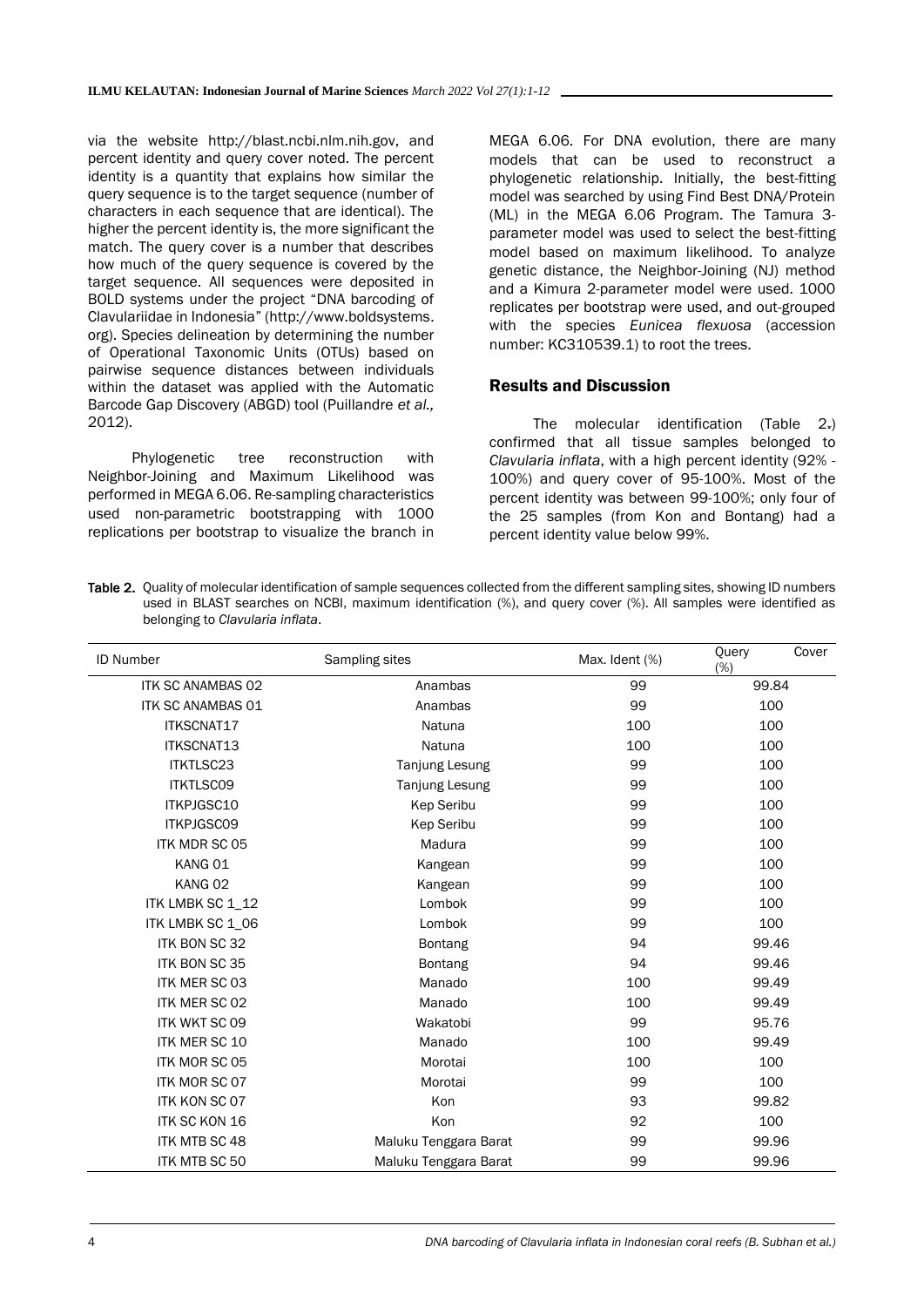| Table 3. Summary statistics for nucleotide frequency distribution of Clavularia inflata sequences (n = 25) across the 13 sampled |
|----------------------------------------------------------------------------------------------------------------------------------|
| Indonesian coral reef locations                                                                                                  |

| Nucleotide base | Min   | Mean  | Max   |
|-----------------|-------|-------|-------|
| $C\%$           | 16.24 | 16.35 | 17.29 |
| G%              | 18.78 | 19.31 | 20.47 |
| A%              | 28.60 | 30.22 | 30.63 |
| T%              | 33.28 | 34.12 | 34.52 |



Figure 2. Phylogenetic tree of 25 sequences *Clavularia inflata* constructed using (A) Neighbor Joining (NJ) and (B) the Maximum Likelihood method with Kimura 2 Parameter model, bootstrap value 1000x.

The results of genetic analysis confirmed the entire study samples as belonging to *Clavularia inflata*. The phylogenetic trees constructed from the 25 nucleotide base chain sequences derived from the samples using Neighbor Joining and Maximum Likelihood show two large clades (Figure 2.).

The 25 sequences generated from *Clavularia inflata* show a nucleotide composition of A= 30.22%, T= 34.12%, C= 16.35%, G= 19.31% (Table 3.). The nucleotide composition of all sequences was related to the genetic distances between individuals. Sample ITK WKT SC 09 from Wakatobi had the highest genetic distance to other samples in this study (Table 4.). The number of OTUs generated by ABGD based on the Kimura‐2‐parameter model (K2P) varied from

2 to 5 (Figure 3.). The initial partition at a prior intraspecific divergence (P)= 0.001–0.007 produced 3 OTUs, while a Recursive partition at a prior intraspecific divergence (P)= 0.0129–0.1 produced 2 OTUs.

All samples used in this study could be unequivocally identified as belonging to *C. inflata* by means of molecular tools. The use of molecular identification for soft corals has become a regular tool for describing or determining new species (Benahayu and McFadden, 2011). Furthermore, the results of molucular identification can also provide support in delineating boundaries between species that have not been previously revealed (France, 2007; McFadden *et al.,* 2009).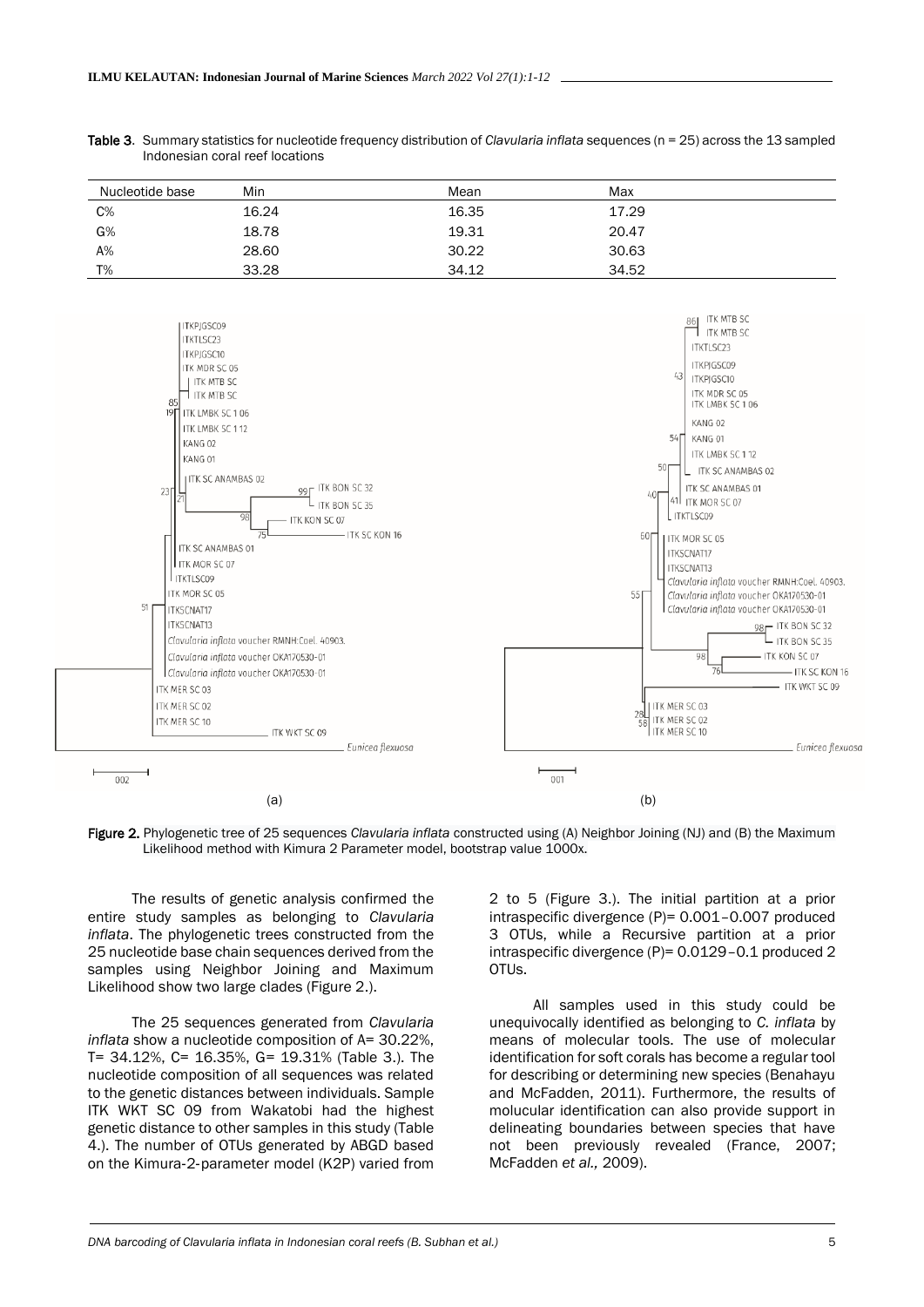DNA sequences of *C. inflata* are still rarely found in genetic databases. For example, there are only eight mtMuts sequences n GenBank, each originating from either Okinawa/Japan or Palau. As this study has contributed an additional 25 *Clavularia inflata* sequences to a database that is freely available to the public, the results from this study can enrich the information base for barcoding of soft corals elsewhere because the samples were taken across a range of nearly 4000km throughout Indonesia. The available sequences will also be beneficial for DNA barcoding identification. Additional information from this research can help in studying and deciphering complexities in the clavulariidae family in particular or soft corals in general.

Information from ABGD shows that there are two major groups of *C. inflata* found in Indonesia. The two groups were also seen in the phylogenetic tree, namely the group from the first clade originating from Wakatobi and Manado and the second clade from samples originating from Tanjung Lesung, Kepulauan Seribu, Maluku Tenggara Barat, Lombok, Madura, Anambas, Bontang, Kon, Natuna, Kangean and Morotai. Currents are one of the factors that causes genetic similarity in the same species in different locations (Knittweis *et al.,* 2009). Wakatobi and Manado are passed by the ITF which moves through the Pacific, passing by Manado and then to the south via Wakatobi. This is likely responsible for the higher genetic closeness at these compared to other locations. The observation of two major groups indicates the possibility of the presence of cryptic

species in this type. The potential for identification of cryptic species and genera using mtDNA barcodes is still high, as evidenced by the outcome of biodiversity studies in the Red Sea and elsewhere (McFadden *et al.,* 2006a, 2009). Previous research using visual tools identified *C. inflata* var. *luzoniana* May 1899 (Roxas, 1933) in the Philippines, which has different morphological characteristics from *Clavularia inflata*. However, genetic information about the variant is not yet available, so this study cannot be compared genetically. The hypothetical existence of two species in this study region could eventually be confirmed by using other primers on different loci of DNA. The species partition hypothesis needs further exploration, such as the inclusion of more than one locus as additional information, since a single locus is not strong enough to develop reliable species hypotheses (Puillandre *et al.,* 2012). In a previous study of Alcyanium, interspecific genetic distances were twice greater for msh1 than COI, each marker identified similar numbers of species, and the extended COI + igr1 + msh1 barcode more effectively discriminated sister taxa (McFadden *et al.,* 2011).

DNA barcoding is an important tool to support the management of biological resources, one of which are soft corals. As soft corals are among the species that are difficult to identify morphologically, DNA barcoding data are very valuable for identifying them. Studies that combine molecular characterstate data (*i.e.* barcodes) with traditional morphological taxonomic approaches have greatly improved our understanding of species boundaries



Figure 4. The number of genetically distinct Operational Taxonomic Units (OTUs) according to the recursive partition (red dots) and initial partition (yellow dots) at a prior intraspecific divergence value generated by Automatic Barcode Gap Discovery (ABGD) based on the Kimura‐2‐parameter model (K2P).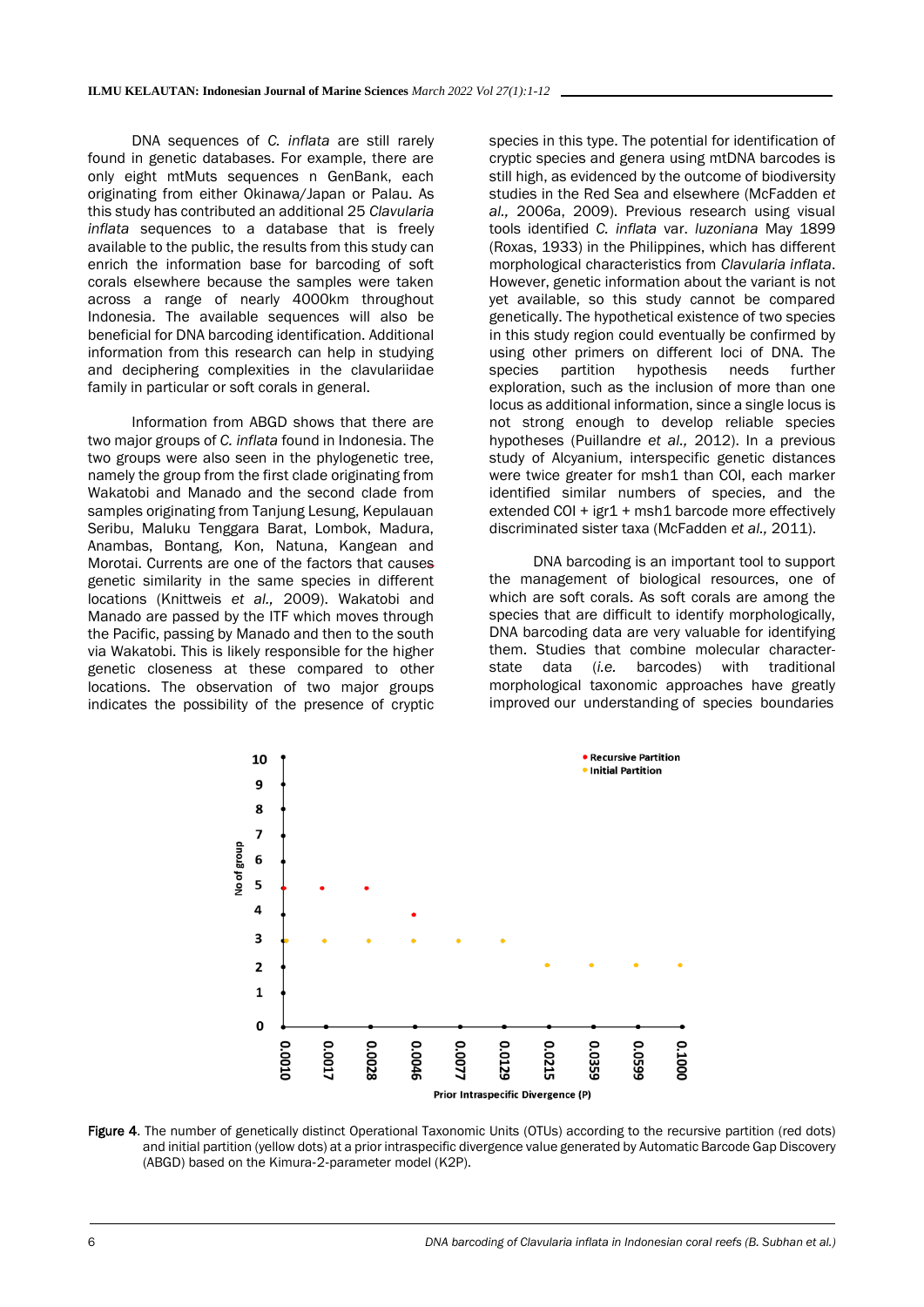| <b>ILMU KELAUTAN: Indonesian Journal of Marine Sciences</b> March 2022 Vol 27(1):1-12 |  |
|---------------------------------------------------------------------------------------|--|
|---------------------------------------------------------------------------------------|--|

Table 4. Pairwise comparisons based on mean Kimura-2-parameter (K2P) distances between *Clavularia inflata* across the sampled Indonesian coral reef locations. Locations for each sample ID are given in Table 2

| Sample Id                | $\overline{1}$ | $\overline{2}$ | 3     | 4     | $\overline{5}$ | 6            | $\overline{7}$ | 8     | 9     | 10    | 11    | 12       | 13    | 14       | 15    | <u>16</u> | 17    | 18      | <u>19</u> | 20    | 21          | $^{22}$ | 23    | 24    | 25 |
|--------------------------|----------------|----------------|-------|-------|----------------|--------------|----------------|-------|-------|-------|-------|----------|-------|----------|-------|-----------|-------|---------|-----------|-------|-------------|---------|-------|-------|----|
| <b>ITK SC ANAMBAS 02</b> |                |                |       |       |                |              |                |       |       |       |       |          |       |          |       |           |       |         |           |       |             |         |       |       |    |
| ITK SC ANAMBAS 01        | 0,003          |                |       |       |                |              |                |       |       |       |       |          |       |          |       |           |       |         |           |       |             |         |       |       |    |
| ITK BON SC 32            | 0,038          | 0,038          |       |       |                |              |                |       |       |       |       |          |       |          |       |           |       |         |           |       |             |         |       |       |    |
| ITK BON SC 35            | 0,038          | 0.038          | 0,003 |       |                |              |                |       |       |       |       |          |       |          |       |           |       |         |           |       |             |         |       |       |    |
| KANG 01                  | 0,002          | 0,002          | 0,04  | 0,04  |                |              |                |       |       |       |       |          |       |          |       |           |       |         |           |       |             |         |       |       |    |
| KANG 02                  | 0,002          | 0.002          | 0.04  | 0.04  | 0              |              |                |       |       |       |       |          |       |          |       |           |       |         |           |       |             |         |       |       |    |
| <b>ITK KON SC 07</b>     | 0,03           | 0.033          | 0.031 | 0.031 | 0.031          | 0,031        |                |       |       |       |       |          |       |          |       |           |       |         |           |       |             |         |       |       |    |
| ITK SC KON 16            | 0,042          | 0,042          | 0.04  | 0.04  | 0.044          | 0.044        | 0,03           |       |       |       |       |          |       |          |       |           |       |         |           |       |             |         |       |       |    |
| ITK LMBK SC 12           | 0,002          | 0,002          | 0.04  | 0.04  | O              | $\circ$      | 0,031          | 0,044 |       |       |       |          |       |          |       |           |       |         |           |       |             |         |       |       |    |
| <b>ITK LMBK SC 06</b>    | 0,002          | 0,002          | 0,04  | 0.04  | 0              | $\circ$      | 0,031          | 0,044 | 0     |       |       |          |       |          |       |           |       |         |           |       |             |         |       |       |    |
| ITK MDR SC 05            | 0,002          | 0,002          | 0,04  | 0,04  | 0              | $\circ$      | 0.031          | 0,044 | 0     | 0     |       |          |       |          |       |           |       |         |           |       |             |         |       |       |    |
| ITK MER SC 03            | 0,012          | 0,009          | 0.033 | 0,033 | 0,01           | 0.01         | 0,042          | 0,047 | 0,01  | 0.01  | 0,01  |          |       |          |       |           |       |         |           |       |             |         |       |       |    |
| <b>ITK MER SC 02</b>     | 0.012          | 0.009          | 0.033 | 0.033 | 0,01           | 0.01         | 0,042          | 0,047 | 0.01  | 0.01  | 0,01  | $\Omega$ |       |          |       |           |       |         |           |       |             |         |       |       |    |
| ITK MOR SC 05            | 0,007          | 0,003          | 0.038 | 0.038 | 0,005          | 0,005        | 0,037          | 0,042 | 0,005 | 0,005 | 0,005 | 0,005    | 0,005 |          |       |           |       |         |           |       |             |         |       |       |    |
| <b>ITK MOR SC 07</b>     | 0,003          | $\mathbf 0$    | 0,038 | 0,038 | 0,002          | 0.002        | 0,033          | 0,042 | 0,002 | 0,002 | 0,002 | 0,009    | 0,009 | 0,003    |       |           |       |         |           |       |             |         |       |       |    |
| <b>ITK MTB SC 48</b>     | 0,005          | 0,005          | 0.044 | 0,044 | 0,003          | 0,003        | 0,035          | 0,047 | 0,003 | 0,003 | 0,003 | 0,014    | 0,014 | 0,009    | 0,005 |           |       |         |           |       |             |         |       |       |    |
| ITK MTB SC 50            | 0,005          | 0,005          | 0.044 | 0,044 | 0,003          | 0,003        | 0,035          | 0,047 | 0,003 | 0,003 | 0,003 | 0,014    | 0,014 | 0,009    | 0,005 | 0         |       |         |           |       |             |         |       |       |    |
| <b>ITK SCNAT17</b>       | 0,007          | 0,003          | 0.038 | 0.038 | 0,005          | 0,005        | 0,037          | 0,042 | 0,005 | 0,005 | 0,005 | 0,005    | 0,005 | 0        | 0,003 | 0,009     | 0,009 |         |           |       |             |         |       |       |    |
| ITK SCNAT13              | 0,007          | 0.003          | 0.038 | 0,038 | 0,005          | 0.005        | 0.037          | 0.042 | 0,005 | 0.005 | 0,005 | 0,005    | 0,005 | $\Omega$ | 0,003 | 0,009     | 0,009 | $\circ$ |           |       |             |         |       |       |    |
| <b>ITK PJGSC10</b>       | 0,002          | 0,002          | 0.04  | 0.04  | 0              | $\mathsf{o}$ | 0.031          | 0.044 | 0     | 0     | 0     | 0.01     | 0.01  | 0,005    | 0,002 | 0,003     | 0,003 | 0.005   | 0.005     |       |             |         |       |       |    |
| <b>ITK PJGSCO9</b>       | 0,002          | 0,002          | 0.04  | 0.04  | 0              | $\circ$      | 0,031          | 0.044 | 0     | 0     | 0     | 0.01     | 0.01  | 0,005    | 0,002 | 0,003     | 0,003 | 0.005   | 0.005     | 0     |             |         |       |       |    |
| <b>ITK TLSC23</b>        | 0,002          | 0,002          | 0.04  | 0.04  | $\mathsf{O}$   | $\circ$      | 0,031          | 0,044 | 0     | 0     | 0     | 0.01     | 0.01  | 0,005    | 0,002 | 0,003     | 0,003 | 0,005   | 0,005     | 0     | $\mathbf 0$ |         |       |       |    |
| <b>ITK TLSCO9</b>        | 0,005          | 0,002          | 0.04  | 0.04  | 0,003          | 0,003        | 0,035          | 0,044 | 0,003 | 0,003 | 0,003 | 0,007    | 0,007 | 0,002    | 0,002 | 0,007     | 0,007 | 0,002   | 0,002     | 0,003 | 0,003       | 0.003   |       |       |    |
| ITK WKT SC 09            | 0,048          | 0.044          | 0,066 | 0,066 | 0,046          | 0,046        | 0,073          | 0,073 | 0,046 | 0,046 | 0,046 | 0,038    | 0,038 | 0,044    | 0,044 | 0,049     | 0,049 | 0,044   | 0,044     | 0,046 | 0,046       | 0,046   | 0,046 |       |    |
| ITK MER SC 10            | 0,012          | 0,009          | 0.033 | 0.033 | 0.01           | 0.01         | 0,042          | 0,047 | 0.01  | 0.01  | 0,01  | 0        | 0     | 0,005    | 0,009 | 0,014     | 0,014 | 0,005   | 0,005     | 0.01  | 0.01        | 0.01    | 0,007 | 0,038 |    |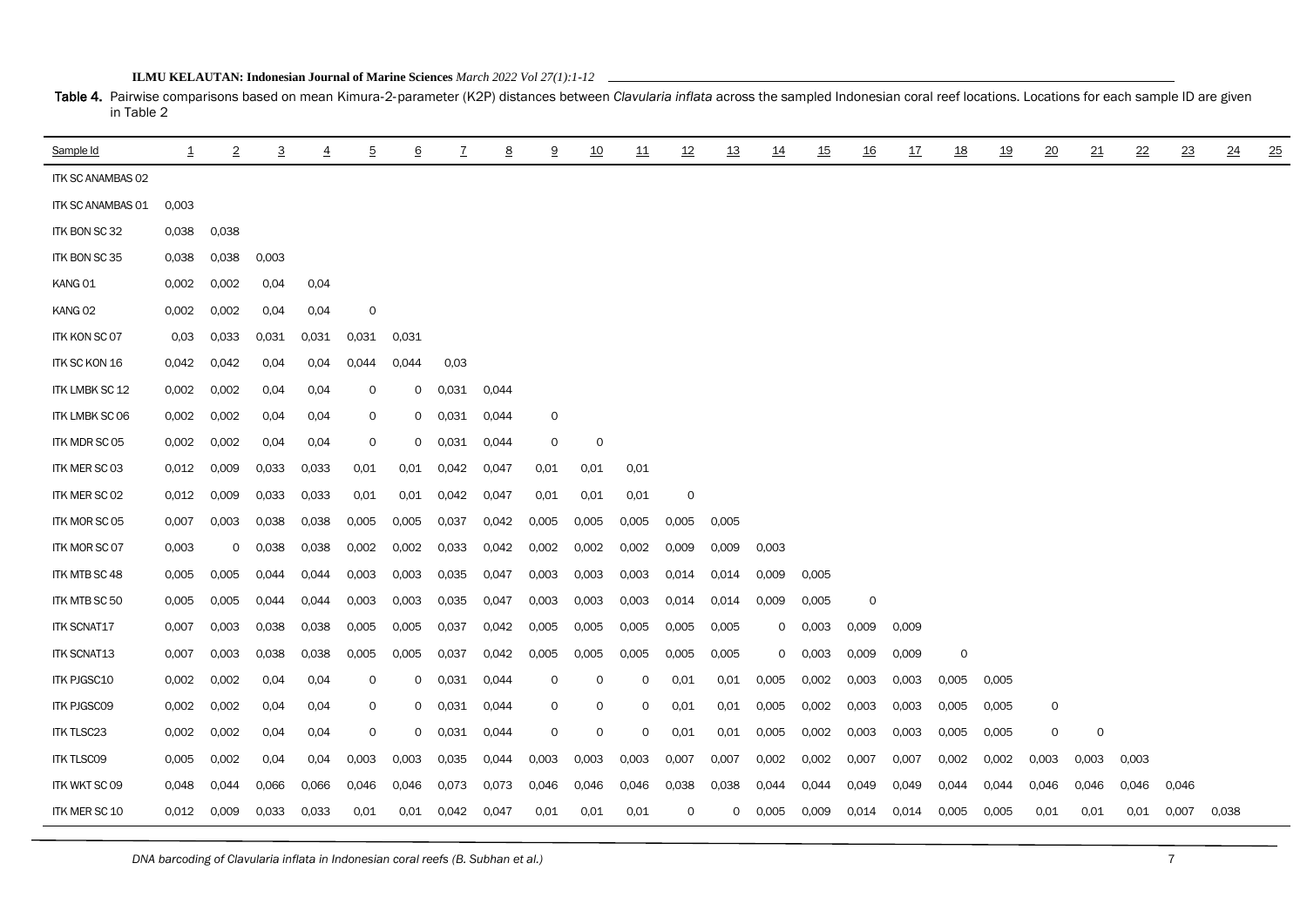and intracellular relationships and have identified new, diagnostic morphological character states useful for field identification in several speciose and ecologically important genera of octocorals (McFadden *et al.,* 2006a, 2009; France, 2007). *C. inflata* is known to possess biomedical properties (Sheu *et al.,* 2019) but is also traded as an ornamental animal for marine aquaria (Wabnitz *et al.,* 2003). The data presented here can later be used as a basis for tracking the sources of invasive origin or introduced species in other regions. For example, observations in Brazil have found *Clavularia* cf. *viridis* soft corals invading benthic substrate. The presence of these invertebrates is assumed to originate from the ornamental aquarium trade sourced from the Indo-Pacific region (Mantelatto *et al.,* 2018).

# **Conclusion**

Molecular analysis confirmed all samples as belonging to *C. inflata*. The combination of different genetic tools in this study suggests the presence of cryptic species in this type. Further studies using additional molecular markers and morphological characteristics are suggested to further explore the possibility of cryptic species.

# Acknowledgement

This study was funded by the Ministry of Research, Technology and Higher Education of the Republic of Indonesia in 2018 under the scheme "Penelitian Disertasi Doctor (PDD)". This study was supported by the Marine Biodiversity and Biosystematics Laboratory, Department of Marine Science and Technology, IPB University, Bogor, West Java, Indonesia. This paper is supported by USAID through Sustainable Higher Education Research Alliances (SHERA) Program- Animal Biotechnology and Coral Reef Fisheries (ANBIOCORE). The authors would like to thank Miss Nurlita Putri Anggraeni for technical laboratory support.

# References

- Abdullah, A., Nurilmala, M., Muttaqin, E. & Yulianto, I., 2020. DNA-based analysis of shark products sold on the Indonesian market towards seafood labelling accuracy program. *Biodiversitas*, 21(4): 1385-1390. https://doi.org/10.13057/biodiv/ d210416
- Ackiss, A.S., Pardede, S., Crandall, E.D., Ablan-Lagman, M.C.A., Barber, P.H. Ambariyanto, A. & Carpenter, K.E., 2013. Pronounced genetic structure in a highly mobile coral reef fish, *Caesio cuning*, in the Coral Triangle. *Mar. Ecol. Prog. Ser.*, 480: 185-197.
- Aini, N.K., Erwyansyah, E., Kurnia, R., Butet, N.A., Mashar, A., Zairion, Z., Funch, P., Madduppa, H. & Wardiatno, Y. 2020. Two morphotypes of trispine horseshoe crab, *Tachypleus tridentatus* (Leach, 1819) (Xiphosura Limulidae) in Indonesia and implications for species identification. *Biodiversity,* 11(2): 535-540. https://doi.org/10.31396/Biodiv.Jour.2020.11. 2.535.540
- Anzani L., Madduppa, H., Nurjaya, I.W. & Dias, P.J. 2019. Short communication: Molecular identification of white sea squirt *Didemnum* sp. (tunicata, ascidiacea) colonies growing over corals in Raja Ampat Islands, Indonesia. *Biodiversitas*. 20(3): 636-642. [https://doi.org/](https://doi.org/%2010.13057/%20biodiv/d200304)  10.13057/ [biodiv/d200304](https://doi.org/%2010.13057/%20biodiv/d200304)
- Bayer F.M. 1973. Colonial organization in octocorals. In: Brodman R.S., A.H. Cheetman & W.A. Oliver Jr. (Ed). Animal colonies development and function through time. Dowden, Hutchinson and Ross. Pennsylvania. P: 69-93
- Bastidas, C., Benzie, J. & Fabricius, K 2002. Genetic differentiation among populations of the brooding soft coral *Clavularia koellikeri* on the Great Barrier Reef. *Coral Reefs,* 21(3): 233-241. <https://doi.org/10.1007/s00338-002-0236-7>
- Benayahu Y. & McFadden, C.S. 2011. A new genus of soft coral of the family Alcyoniidae (Cnidaria, Octocorallia) with re-description of a new combination and description of a new species. ZooKeys. 84: 1-11. https://doi.org/10.3897/zoo keys.84.7 81
- Bingpeng, X., Heshan, L., Zhilan, Z., Chunguang, W., Yanguo, W. & Jianjun, W. 2018. DNA barcoding for identification of fish species in the Taiwan Strait. *Plos One*. 13: e0198109. https://doi. org/10.1371/journal.pone.019 8109
- Criscuolo A. & Brisse, S. 2013. Alien Trimmer: a tool to quickly and accurately trim off multiple short contaminant sequences from high-throughput sequencing reads. *Genomics*. 102(5-6): 500- 506.https://doi.org/10.1016/j.ygeno.2013.07. 011
- Dai, C.F. 1988. Coral communities of southern Taiwan. *Proc 6th Intl Coral Reef Symp*. 2: 647- 652.
- DeBoer, T.S., Subia, M.D., Ambariyanto, A., Erdmann, M.V., Kovitvongsa, K. & Barber, P. H. 2008. Phylogeography and limited genetic connectivity in the endangered boring giant clam across the Coral Triangle. *Conserv. Biol.*,22(5): 1255-1266.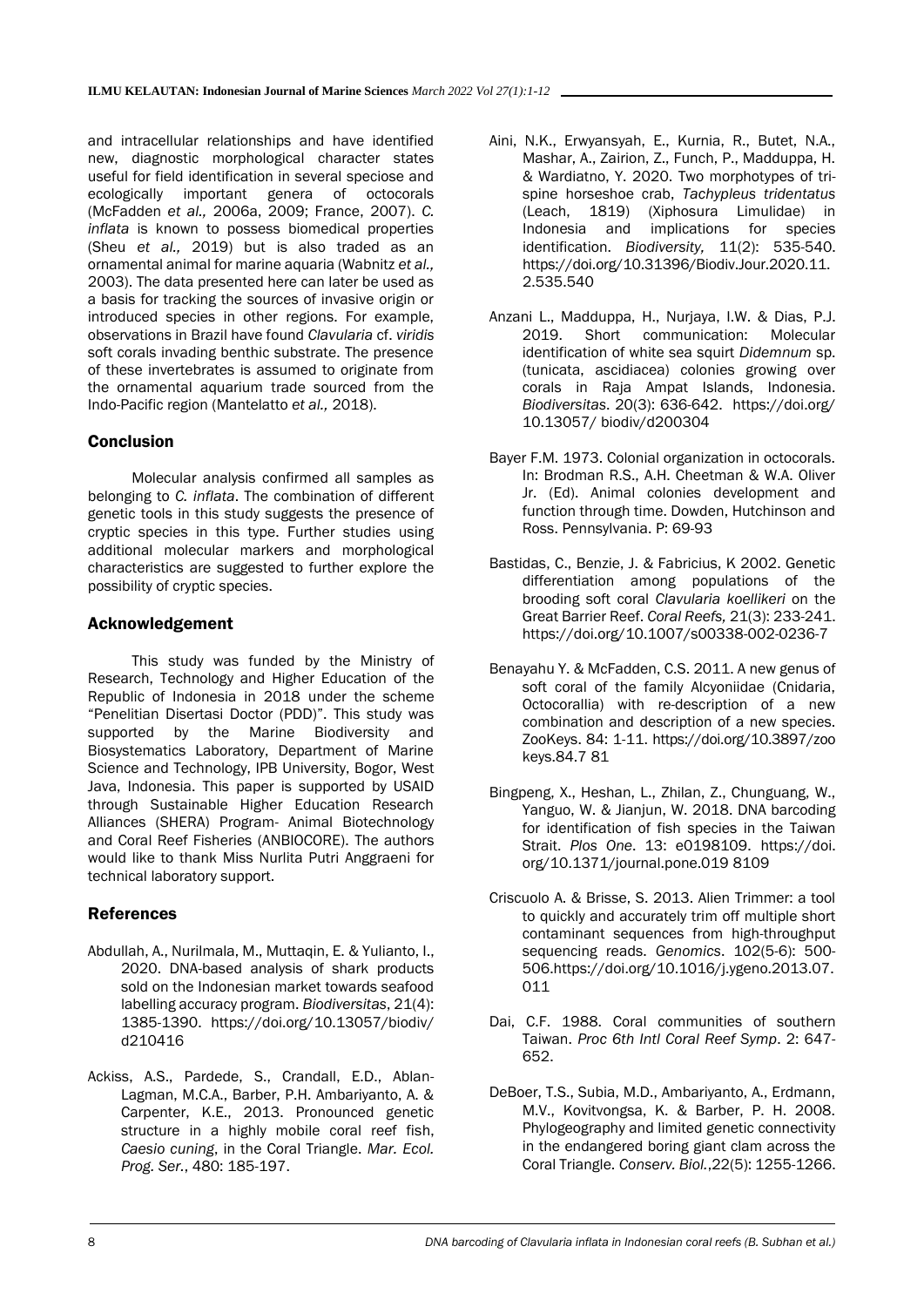- Dinesen, Z.D. 1983. Patterns in the distribution of soft corals across the central Great Barrier Reef. *Coral Reefs.* 1: 229-236. https://doi.org/10.10 07/BF0030 4420
- Dray S. & Dufour, A.B. 2007. The ade4 package: Implementing the duality diagram for ecologists. *J. Stat. Softw.,* 22: 1-20. https://doi.org/10.18 637/jss.v022.i04.
- Etikan I., Musa, S.A. & Alkassim, R.S. 2016. Comparison of convenience sampling and purposive sampling. *Am. J. Theor. Appl. Stat*., 5(1): 1-4. [doi: 10.11648/j.ajtas.20160501.11](https://doi.org/10.11648/j.ajtas.20160501.11)
- Fadli, N., Nor, S.A.M., Othman, A.S., Sofyan, H. & Muchlisin, Z.A. 2020. DNA barcoding of commercially important reef fishes in Weh Island, Aceh, Indonesia. *PeerJ.* 8: e9641 <https://doi.org/10.7717/peerj.9641>
- Fabricius K.E. 1997. Soft coral abundance on the central Great Barrier Reef: effects of *Acanthaster planci*, space availability, and aspects of the environment. *Coral Reefs*. 16: 159-167. https://doi.org/10.1007/s00338005 0070
- Fabricius K.E. & Alderslade, P. 2001. Soft corals and sea fans: a comprehensive guide to the tropical shallow water genera of the central-west Pacific, the Indian Ocean and the Red Sea. Australian Institute of Marine Science, Townsville.
- France, S.C. 2007.Genetic analysis of bamboo corals (Cnidaria: Octocorallia: Isididae): does lack of colony branching distinguish Lepidisis from Keratoisis. *Bull. Mar. Sci.,* 81: 323-333.
- Hazeri, G., Rahayu, D.L., Subhan, B., Sembiring, A., Anggoro, A.W., Ghozali, A.T. & Madduppa, H.H. 2019. Latitudinal species diversity and density of cryptic crustacean (brachyura and anomura) in micro-habitat autonomous reef monitoring structures across Kepulauan Seribu, Indonesia. *Biodiversitas.* 20(5): 1466-1474. https://doi. org/10.130 57/biodiv/d200540
- Hebert, P.D., Cywinska, A., Ball, S.L. & DeWaard, J.R. 2003. Biological identifications through DNA barcodes. *Proc. Royal Soc. B.* 270: 313-321. https://doi.org/10.1098/rspb.2002.2218
- Hubert N., E. Delrieu-Trottin, J-O. Irisson, C. Meyer & S. Planes. 2010. Identifying coral reef fish larvae through DNA barcoding: a test case with the families Acanthuridae and Holocentridae. *Mol. Phylogenet. Evol.,* 55: 1195-1203. https://doi. org/10.1016/j.ympev.2010.02.023
- Hoeksema B.W. 2007. Delineation of the Indo-Malayan centre of maximum marine biodiversity In: Willem Renema (Eds.), Biogeography, Time, and Place: Distributions, Barriers, and Islands *Topics in Geobiology.* 29: 117-178. https://doi. org/10.1007/978-1-4020-6374-9\_5
- Hosein, F.N., Austin, N., Maharaj, S., Johnson, W., Rostant, L., Ramdass, A.C. & Rampersad, S.N. 2017. Utility of DNA barcoding to identify rare endemic vascular plant species in Trinidad. *Ecol. Evol.,* 7(18): 7311-7333. https://doi.org/10. 1002/ece3.3220.
- Jefri, E., Zamani, N.P., Subhan, B. & Madduppa, H.H. 2015. Molecular phylogeny inferred from mitochondrial DNA of the grouper *Epinephelus* spp. in Indonesia collected from the local fish market. *Biodiversitas.* 16: 254-263. https://doi. org/ 10.13 057/biodiv/d160221
- Kholilah N., Afiati, N. & Subagiyo. 2021. Characterizationof Some Commercially Important Octopus (Mollusca: Cephalopoda) from Indonesian Waters using Mitochondrial DNA Cytochrome Oxidase SubUnit I (MtDNA COI). *Ilmu Kelautan: Indonesia Journal of Marine Sciences*. 26: 17-26. https://doi.org/10.1471 0/ik.ijms. 26.1.17-26
- Kusuma A.B., Bengen, D.G., Madduppa, H., Subhan, B. & Arafat, D. 2016. Genetic diversity of soft coral Sarcophyton trocheliophorum in Java, Nusa Tenggara and Sulawesi Sea populations . *J. Enggano*. 1(1): 89-96. [https://doi.org/10.](https://doi.org/10.%2031186/jenggano.1.1.89-96) [31186/jenggano.1.1.89-96](https://doi.org/10.%2031186/jenggano.1.1.89-96)
- Knittweis, L., Kraemer, W.E., Timm, J. & Kochzius, M., 2009 Genetic structure of Heliofungia actiniformis (Scleractinia: Fungiidae) populations in the Indo-Malay Archipelago: implications for live coral trade management efforts. *Conserv. Genet.* 10(1): 241-249. https://doi.org/10.1007/s10592-008-9566-5
- Lau Y.W., Stokvis, F.R., Imahara, Y. & Reimer, J.D. 2019. The stoloniferous octocoral, *Hanabira yukibana*, gen. nov., sp. nov., of the southern Ryukyus has morphological and symbiont variation. *Contributions to Zoology*. 88(1): 54- 77. https://doi.org/10.1163/18759866-2019 1355
- Lepard, A.B. 2003. Analysis of variation in the mitochondrial encoded MSH1 in the genus Leptogorgia (Cnidaria: Octocorallia) and implications for population and systematics studies. M.S. thesis, University of Charleston, Charleston, SC.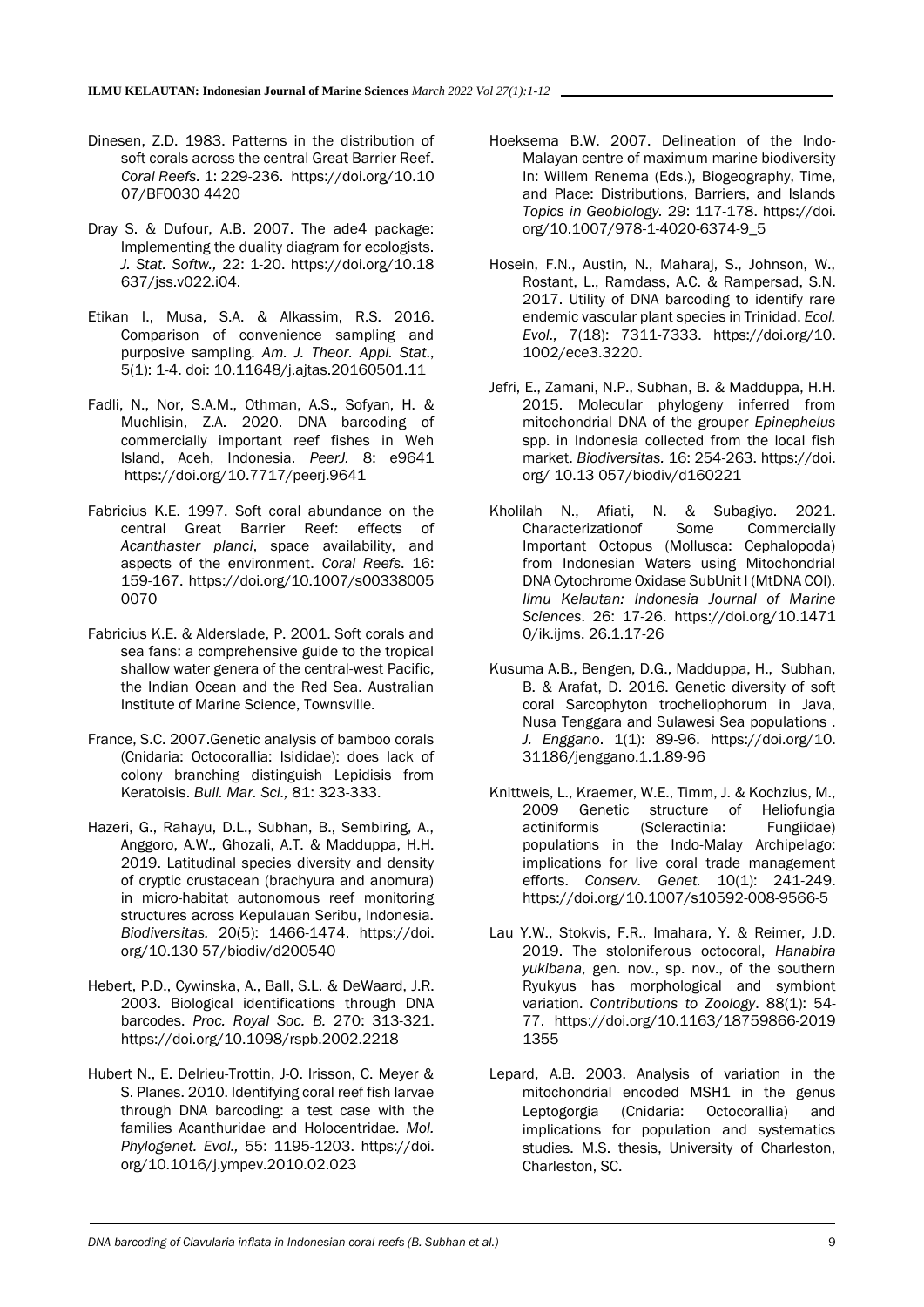- Madduppa H., Cahyani, N.K.D., Anggoro, A.W., Subhan, B., Jefri, E., Sani, L.M.I., Arafat, D., Akbar, N. & Bengen, D.G. 2021. eDNA metabarcoding illuminates species diversity and composition of three phyla (chordata, mollusca and echinodermata) across Indonesian coral reefs. *Biodivers. Conserv*. 30(11): 3087-3114. <https://doi.org/10.1007/s10531-021-02237-0>
- Madduppa H., Putri A.S., Wicaksono R.Z., Subhan B, Akbar N., Ismail F., Arafat D., Prabuning D., Sani L.M.I., Srimariana E.S., Baksir A. 2020. Morphometric and DNA Barcoding of endemic Halmaheran walking shark (*Hemiscyllium halmahera*, Allen, 2013) in North Maluku, Indonesia: Morphogenetic of endemic Halmaheran walking shark. *Biodiversitas,* 21(7): 3331-3343. https://doi.org/10.13057/biodiv/ d210757
- Madduppa, H., Subhan, B., Anggraini, N.P., Fadillah, R. & Tarman, K. 2017. Short communication: Dna barcoding reveals vulnerable and not evaluated species of sea cucumbers (Holothuroidea and Stichopodidae) from Kepulauan Seribu reefs, Indonesia. *Biodiversitas.* 18(3): 893-898. https://doi.org/ 10.13057/biodiv/d180305
- Madduppa H., Timm, J. & Kochzius, M. 2014. Interspecific, spatial and temporal variability of self-recruitment in Anemonefishes. *Plos One.* 9(2): 1-13. https://doi.org/10.1371/journal.po ne.0090648
- Madduppa, H.H., Bahri, S., Subhan, B., Anggraini, N.P., Ohoiulun, H., Abdillah, T., Arafat, D., Santoso, P. & Sangadji, I.M. 2019. DNA barcoding of sea turtles (Dermochelyidae and Cheloniidae) and its protocol using different tissues quality: Implication to conservation managers. *IOP Conf. Ser. Earth Environ. Sci.,* 278(1): 012041. [https://doi.org/10.1088/17](https://doi.org/10.1088/17%2055-1315/278/1/012041) [55-1315/278/1/012041](https://doi.org/10.1088/17%2055-1315/278/1/012041)
- Manuputty A.E.W. 1996. Soft coral is one of the constituents of coral reefs. *Oceana.* 11 (4):131- 141 (in Bahasa Indonesia)
- Manuputty A.E.W. 2010, Distribution of soft coral, genus Sinularia May, 1898 (Octocorallia, Alcyonacea) on Derawan islands, East Kalimantan. *Oseanologi dan Limnologi di Indonesia.* 36: 211-225. (in Indonesian)
- Manuputty A.E.W. & van Ofwegen, L.P. 2007. The

genus Sinularia (Octocorallia: Alcyonacea) from Ambon and Seram (Moluccas, Indonesia). *Zool. Med. Leiden.* 81: 187-216.

- Manuputty AEW. 2002, Soft coral Indonesian waters, LIPI Pusat Penelitian Oseanografi. Jakarta. 91 pp
- Mantelatto, M.C., da Silva, A.G., dos Santos Louzada, T., McFadden, C.S. & Creed, J.C., 2018. Invasion of aquarium origin soft corals on a tropical rocky reef in the southwest Atlantic, Brazil. *Mar. Poll. Bull*., 130: 84-89. https://doi.org/10.1016/j. marpolbul.20 18.03.014
- McFadden, C.S., France, S.C., Sánchez, J.A. & Alderslade, P., 2006a. A molecular phylogenetic analysis of the Octocorallia (Cnidaria: Anthozoa) based on mitochondrial protein-coding sequences. *Mol. Phylogenet. Evol*., 41: 513-527. https://doi.org/10.1016/j.ympev.2006.0 6.010
- McFadden, C.S., Alderslade, P., Van Ofwegen, L.P., Johnsen, H. & Rusmevichientong, A. 2006b. Phylogenetic relationships within the tropical soft coral genera Sarcophyton and Lobophytum (Anthozoa, Octocorallia). *Invertebr. Biol.,* 125: 288-305. https://doi.org/10.1111/j.1744-741 0.2006.00 070.x
- McFadden C.S. & van Ofwegen. L.P. 2012. *Stoloniferous octocorals* (Anthozoa, Octocorallia) from South Africa, with descriptions of a new family of Alcyonacea, a new genus of Clavulariidae and a new species of Cornularia (Cornulariidae). *Invertebr. Syst.* 26: 331-356. https://doi.org/10.1071/IS12035
- McFadden, C.S., Van Ofwegen, L.P., Beckman, E.J., Benayahu, Y. & Alderslade, P.. 2009. Molecular systematics of the speciose Indo-Pacific soft coral genus, Sinularia (Anthozoa: Octocoralia). *Invertebr. Biol.,* 128: 303-323. https://doi.org/ 10.1111/j.1744-7410.2009.00179.x
- McFaddrn, C.S., Benayahu, Y., Pante, E., Thoma, J.N., Nevarez, P.A. & France, S.C.,. Limitations of mitochondrial gene barcoding in Octocorallia. *Mol. Ecol. Res*., 11: 19-31. https://doi.org/ 10.1111/j.1755-0998.2010.02875.x
- McFadden, C.S., Reynolds, A.M. & Janes, M.P., 2014. DNA barcoding of xeniid soft corals (Octocorallia: Alcyonacea: Xeniidae) from Indonesia: Species richness and phylogenetic relationships. *System. Biodivers.*, 12: 247-257. https://doi.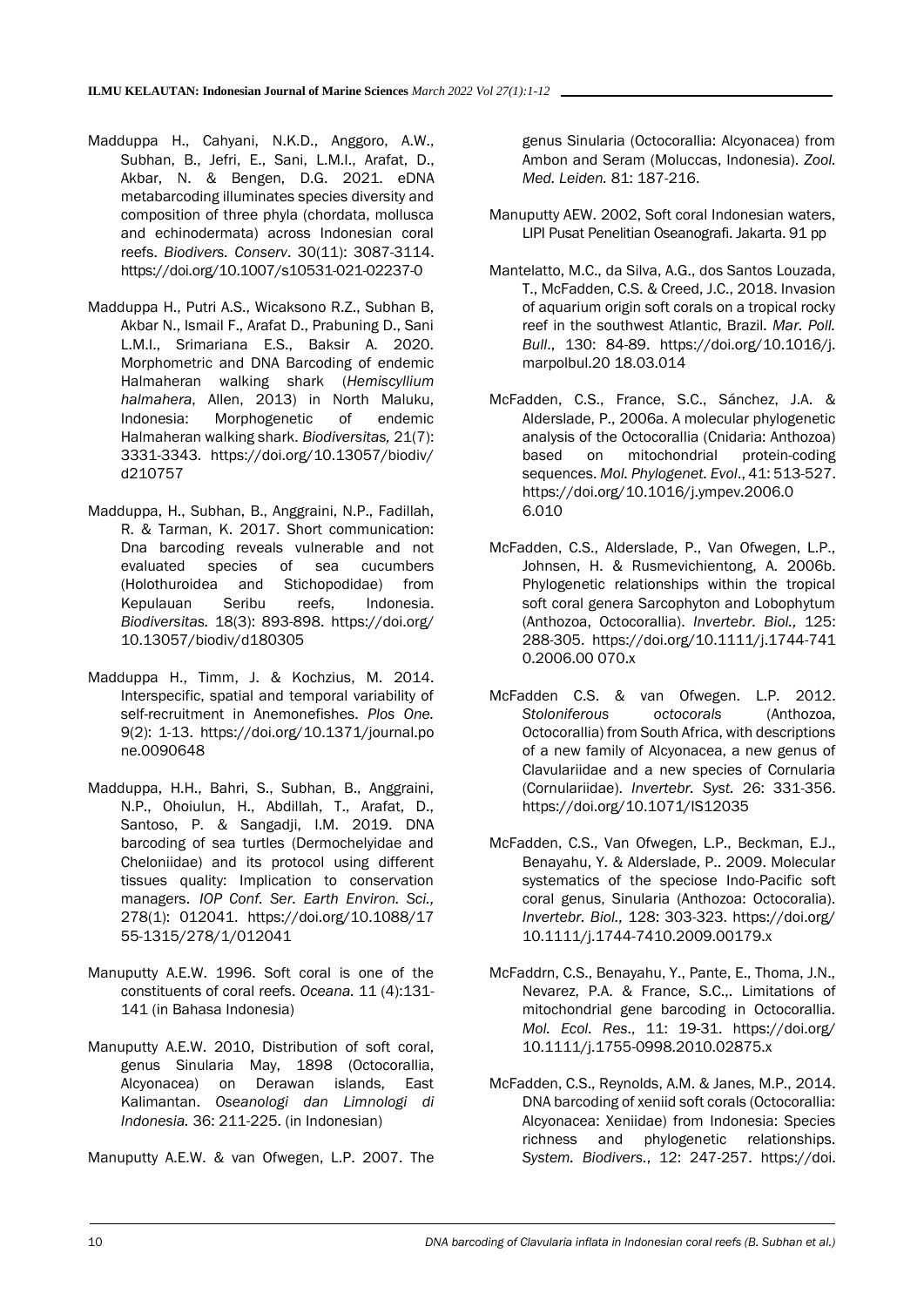### org/10.1080/ 14772000.2014.902866

- Moore K.M., Alderslade, P. & Miller, K.J. 2017. A taxonomic revision of Anthothela (Octocorallia: Scleraxonia: Anthothelidae) and related genera, with the addition of new taxa, using morphological and molecular data. *Zootaxa,* 4304(1): 1-212. https://doi.org/10.11646/zoota xa.4304.1.1
- Prehadi, P., Sembiring, A., Kurniasih, E.M., Rahmad, R., Arafat, D., Subhan, B. & Madduppa, H.H., 2015. DNA barcoding and phylogenetic reconstruction of shark species landed in Muncar fisheries landing site in comparison with Southern Java fishing port. *Biodiversitas.* 16: 55- 61. [doi: 10.13057/biodiv/d160107](https://doi.org/10.13057/biodiv/d160107)
- Puillandre, N., Lambert, A., Brouillet, S. & Achaz, G.J.M.E., 2012. ABGD, Automatic Barcode Gap 543 Discovery for primary species delimitation. *Mol. Ecol.* 21: 1864-544. https://doi.org/ 10.1111/j.1365-294X. 2011.05239.x
- Quattrini, A.M., Etnoyer, P.J., Doughty, C., English, L., Falco, R., Remon, N., Rittinghouse, M. & Cordes, E.E., 2014. A phylogenetic approach to octocoral community structure in the deep Gulf of Mexico. *Deep Sea Res. Part II Top. Stud. Oceanogr.,* 99: 92-102. https://doi.org/10.1016/j.dsr2.2013. 05.027
- Rao, C.R. 1964. The use and interpretation of principal component analysis in applied research. *Sankhyā,* 26: 329-359.
- Riegl B., Schleyer, M.H., Cook, P.J. & Branch, G.M. 1995. Structure of Africa's southernmost coral communities. *Bull. Mar. Sci*. 56: 676-691.
- Roxas, H.A. 1933. Philippine Alcyonaria. The families Cornulariidae and Xeniidae. *Philippine J. Sci.* 50: 49-110
- Saleky D., Setyobudiandi, I., Toha, H.A., Takdir, M. & Madduppa, H. 2016. Length-weight relationship and population genetic of two marine gastropods species (Turbinidae: Turbo sparverius and Turbo bruneus) in the Bird Seascape Papua, Indonesia. *Biodiversitas.* 17: 208-217. https://doi.org/10.13057/biodiv/d1 70130
- Sanger F., Nicklen, S. & Coulson, A.R. 1977. DNA sequencing with chain-terminating inhibitors.

*Proc Natl Acad Sci.* 74(12): 5463-5467. https://doi.org/10.1073/pnas.74.12.5463

- Schenk A., 1896. Clavulariiden, Xeniiden und Alcyoniiden von Ternate. *Abhandl. Senckenb. Naturf. Ges*., Ed. 23: 41-80. https://doi.org/10. 5962/bhl.title.9164
- Sembiring, A., Pertiwi, N.P.D., Mahardini, A., Wulandari, R., Kurniasih, E.M., Kuncoro, A.W., Cahyani, N.D., Anggoro, A.W., Ulfa, M., Madduppa, H. & Carpenter, K.E., 2015. DNA barcoding reveals targeted fisheries for endangered sharks in Indonesia. *Fish. Res..* 164: 130-134. https://doi.org/10.1016/j.fish res.2014. 11.003
- Sheu, J.H., Peng, B.R., Fang, L.S., Hwang, T.L., Su, J.H., Wu, Y.C. & Sung, P.J. 2019 Hydroperoxyditerpenoids from Octocorals. *Isr. J. Chem.* 59: 403-413. https://doi.org/10.1002/ijch.20190 0011.
- Tamura, K., Stecher, G., Peterson, D., Filipski, A. & Kumar, S. 2013. Mega 5: Molecular Evolution Genetics Analysis Version 6.0. *Mol. Biol. Evo*. 30: 2725-2729. https://doi.org/10.1093/molbev/ mst197
- Toha, A.H.A., Dailami, M., Anwar, S., Setiawan, J.B., Jentewo, Y., Lapadi, I., Sutanto, S, Aryasari, R., Ambariyanto, A., Runtuboi, F. & Madduppa, H. 2020. The genetic relationships and Indo-Pacific connectivity of whale sharks (*Rhincodon typus*) with particular reference to mitochondrial COI gene sequences from Cendrawasih Bay, Papua, Indonesia. *Biodiversitas*, 21(5): 2159-2171. https://doi.org/10.13057/biodiv/d210544
- Tursch, B. & Tursch, A. 1982. The soft coral community on a sheltered reef quadrat at Laing Island (Papua New Guinea). *Mar. Biol.* 68: 321- 332. <https://doi.org/10.1007/BF00409597>
- Utinomi, H. 1953. Invertebrate fauna of the intertidal zone of the Tokara Islands. VI. Alcyonaria. Pub. Seto *Mar. Biol. Lab.* 3(2): 149-160, <https://doi.org/10.5134/174473>
- Vogler, C., Benzie, J.A.H., Tenggardjaja, K., Ambariyanto, A., Barber, P.H. and Wörheide, G., 2013. Phylogeography of the crown-of-thorns starfish: genetic structure within the Pacific species. Coral Reefs, 32(2): 515-525.

Veron, J.E., Devantier, L.M., Turak, E., Green, A.L.,